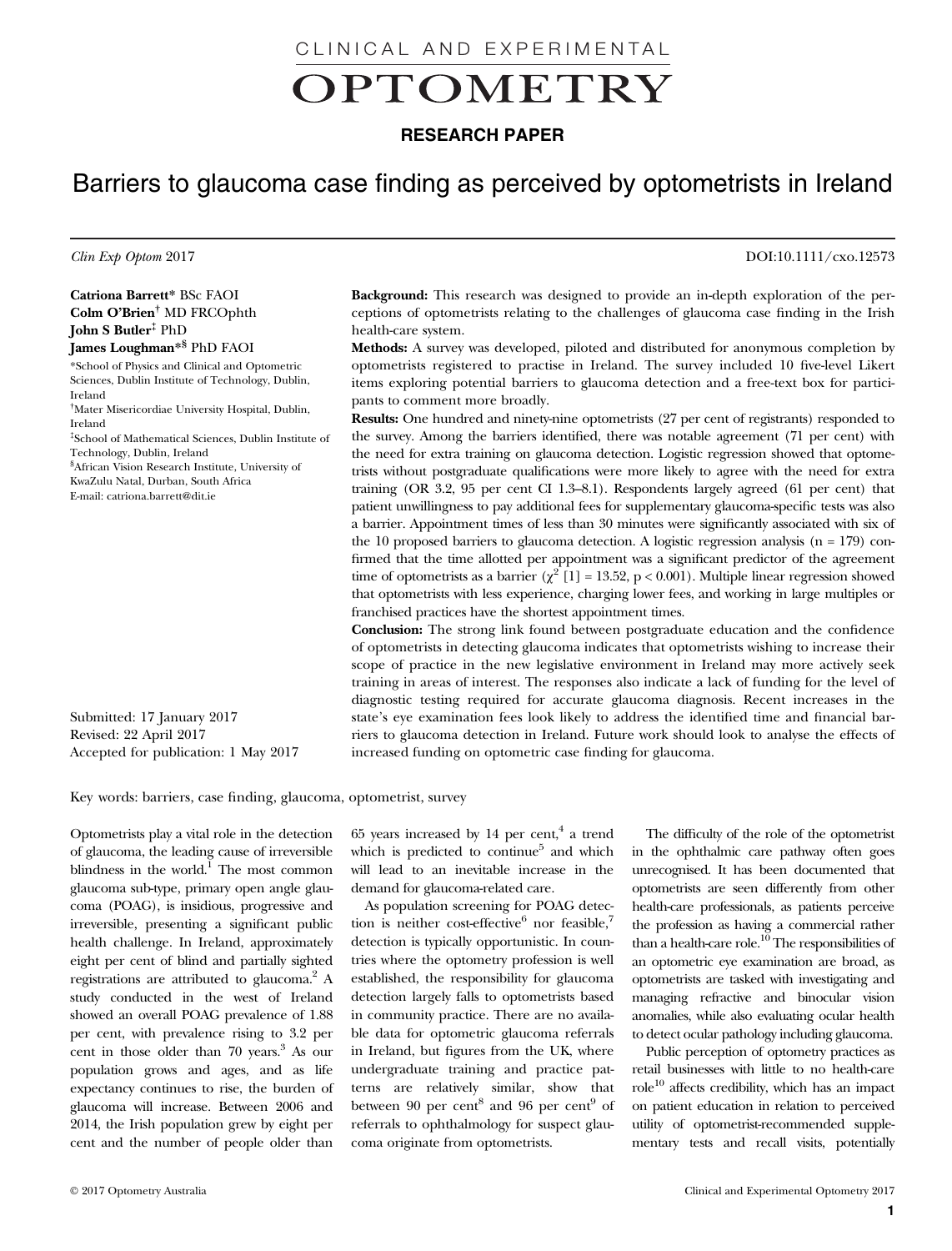affecting health-care outcomes. Additionally, optometric glaucoma referrals have been scrutinised over the past 25 years,  $8,9,11-15$  with a strong, arguably disproportionate, focus placed on false positive referrals.<sup>16–18</sup>

Optometrists' responsibilities to detect disease inherently lead to false positive referrals in a population where the relative prevalence of glaucoma is low,  $^{19}$  and this effect is likely to be compounded by a tendency for optometrists to preference sensitivity over specificity in their diagnostic testing.<sup>20</sup> This practice pattern could be considered pragmatic, given that optometrists are required to detect pathology and are at risk of litigation<sup>21,22</sup> if they fail in this duty of care.

It is understood that no medical test has perfect sensitivity and perfect specificity, and glaucoma detection is a particularly ambiguous area given the significant overlaps in the clinical features of suspicious but normal individuals and those with early glaucoma.19,23 While decreasing false positive referrals for glaucoma would improve efficiency in a hospital eye-care service that is struggling to cope with demand,  $24$  a myopic focus on false positive referrals could be detrimental. Repeated reports of false positive referrals could create a culture of diminishing sensitivity, where referrals are very specific but glaucoma diagnoses are missed because of reticence to refer or inability to carry out follow-up investigations.

This research aims to provide an in-depth exploration of the perceptions of optometrists of the challenges for glaucoma detection within the Irish health-care system. In case finding for glaucoma, optometrists face the challenge of detecting an insidious disease of relatively low prevalence,<sup>19</sup> using tests with limited diagnostic accuracy.<sup>19,23</sup> Identifying additional barriers to glaucoma detection in optometric practice can help inform and underpin the future service reform required to cater to the increasing demand for ophthalmic care. Consultation with the profession and investigation of any barriers to clinical practice for glaucoma, represent important precursors to the development of any new glaucoma care schemes.

#### METHODS

A survey to investigate community optometrists' current practices in the detection of POAG was developed. A review of surveys, conducted for similar purposes in the UK, was carried out to inform the design and content of the survey.25,26

Once developed, the survey was validated. An external reviewer, with expertise in questionnaire design, first evaluated question construction to ensure that it did not contain leading, confusing or double-barrelled questions. A pilot survey was then sent to 20 community optometrists. The pilot group was selected at random from a group of 59 optometrists who had taken part in a Dublin-based glaucoma referral refinement scheme. Feedback from the pilot was incorporated into the final survey design.

The survey comprised three sections. The first section was designed to establish demographic information about the optometrists, such as mode of practice and academic qualifications, and to explore appointment times available for routine eye examination. The second section aimed to establish the range of equipment available within practices and to explore the level of confidence of optometrists in performing a range of pertinent examination techniques.

The final section addressed perceived barriers to glaucoma detection during routine eye examinations by optometrists. It contained 10 five-level Likert items that presented possible barriers that might be perceived by optometrists in relation to glaucoma detection. The Likert items were based on themes identified in a 2010 survey of UK-based community optometrists and which presented seven main barriers to optometric detection of glaucoma. $26$  These barriers were expanded for our survey, to include 10 potential barriers (Table 2). Participants were asked to indicate their level of agreement or disagreement with each. A final free-text box was provided for participants to expand on the themes already suggested, or to express their own opinions on the barriers faced by optometrists.

A multi-mode method of distribution was used to maximise survey responses and

#### Variable n Range Mean SD Mode

| Time since qualification (years)                     | 199 | $1 - 64$ | 20.17 | 12.46 | 21 |
|------------------------------------------------------|-----|----------|-------|-------|----|
| Fee per private eye examination $(\epsilon)$         | 189 | $0 - 98$ | 33.15 | 9.98  | 30 |
| Time per appointment (mins)                          | 192 | 20–60    | 30.52 | 8.20  | 30 |
| Number of optometrists employed within a<br>practice | 180 | $1 - 19$ | 2.65  | 241   |    |

Table 1. Practice summary information, part 2

minimise sampling bias. $27$  To capture responses from those who may be unlikely to volunteer to take part in an online or postal survey, the survey was launched in paper format at the Association of Optometrists Ireland (AOI) Annual General Meeting in November 2014. There was a nine-week running time for the survey, which ended in January 2015. All optometrists on the electronic databases of the Federation of Ophthalmic and Dispensing Opticians and the AOI were sent a survey information leaflet, a link to the online survey in Google forms, and a printable version for those who preferred to return the survey by post.

The survey was anonymous. Practitioners were assured that all individual results would be kept strictly confidential. Participation in the survey was voluntary and completing the survey constituted informed consent. The study was approved by the Research Ethics Committee at Dublin Institute of Technology.

The data collected were analysed on the Statistical Package for Social Sciences (IBM SPSS Statistics for Windows, Version 22.0, Armonk, New York, USA) and RStudio (RStudio Team [2015]. RStudio: Integrated Development for R. RStudio, Inc., Boston, Massachusetts, USA). The results were analysed using descriptive statistics and inferential statistics: chi-square test of independence, multivariate ordinal regression, logistic regression and linear regression.

#### **RESULTS**

One hundred and ninety-nine optometrists responded to the survey, equating to 27 per cent of optometrists registered in Ireland ( $n = 754$  at 25 July 2014). The study represents a large proportion of the optometrists registered to practise in Ireland, and has a margin of error of six per cent at the 95 per cent confidence level. This falls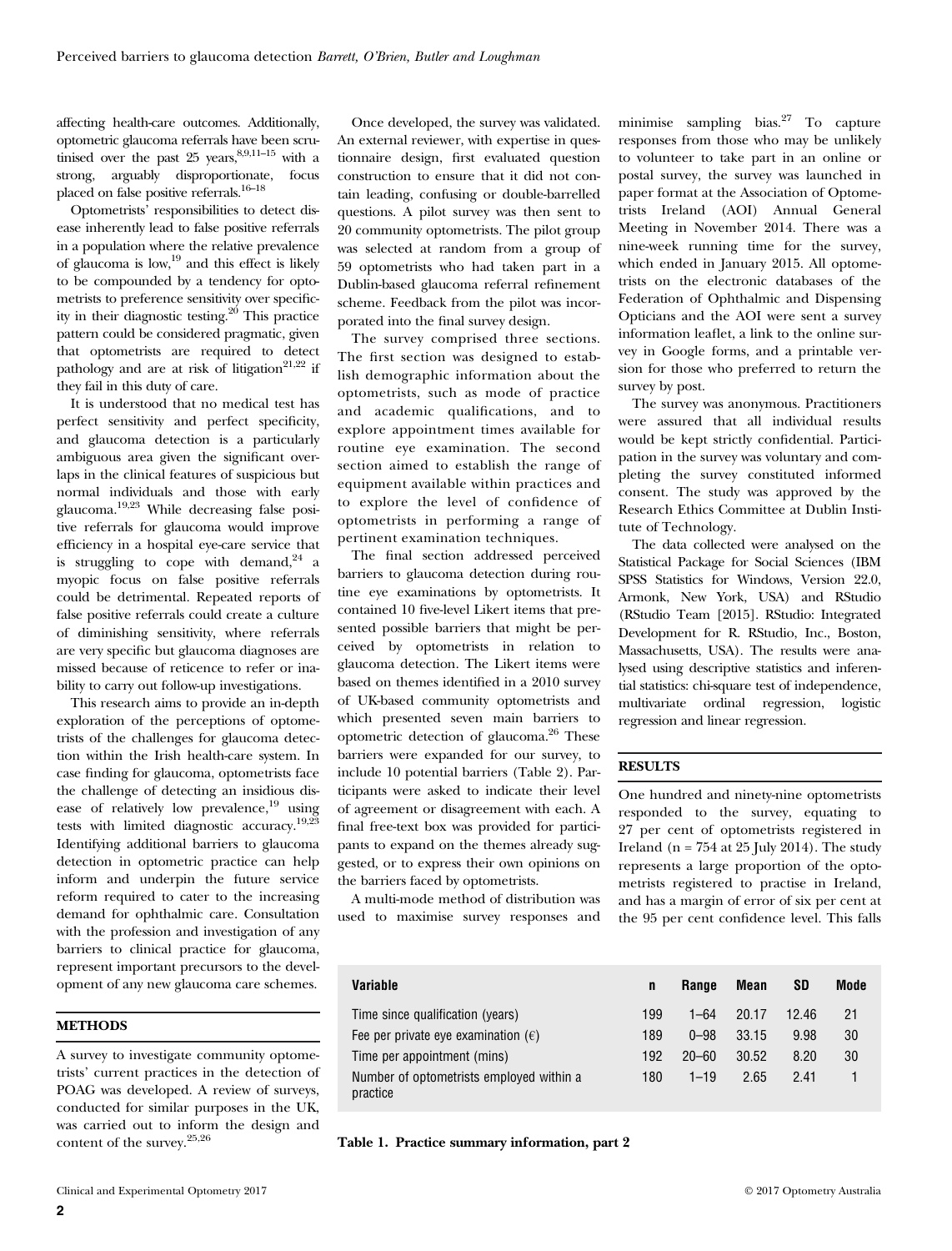|                | <b>Barriers presented</b>                                                                                                                                                         | Agree<br>freq $(\% )$ | <b>Neutral</b><br>freq $(\% )$ | <b>Disagree</b><br>freq $(\% )$ |
|----------------|-----------------------------------------------------------------------------------------------------------------------------------------------------------------------------------|-----------------------|--------------------------------|---------------------------------|
| $\overline{1}$ | Training needed                                                                                                                                                                   |                       |                                |                                 |
|                | 'I feel I need extra training on some examination techniques and/or interpretation of some tests<br>results, for example, new technologies such as optical coherence tomography.' | 137 (71%)             | 33 (17%)                       | 23 (12%)                        |
| $\overline{2}$ | Unwilling to pay                                                                                                                                                                  |                       |                                |                                 |
|                | Some patients are unwilling to pay an extra fee for supplementary tests that may aid detection of<br>glaucoma. These tests cannot feasibly be offered during the routine exam.'   | $118(61\%)$           | 45 (23%)                       | 30(16%)                         |
| 3              | Continuity                                                                                                                                                                        |                       |                                |                                 |
|                | 'Patients shopping around between practices leads to problems with access to previous clinical<br>records and hampers my ability to detect change over time.'                     | 104 (55%)             | 43 (23%)                       | 43 (23%)                        |
| $\overline{4}$ | Finance                                                                                                                                                                           |                       |                                |                                 |
|                | 'it's not financially viable to purchase specialist equipment and/or schedule repeat testing<br>appointments.'                                                                    | 85(45%)               | 56 (30%)                       | 49 (26%)                        |
| 5              | Fail to attend                                                                                                                                                                    |                       |                                |                                 |
|                | 'Patients do not consider the eye exam an important health check and so may fail to attend for<br>recommended follow-up tests.'                                                   | 69 (36%)              | 59 (31%)                       | 61 (32%)                        |
| 6              | Time                                                                                                                                                                              |                       |                                |                                 |
|                | 'Time constraints limit my ability to carry out some tests and/or repeat tests.'                                                                                                  | 54 (29%)              | 44 (24%)                       | 89 (48%)                        |
| $\overline{7}$ | Equipment                                                                                                                                                                         |                       |                                |                                 |
|                | The equipment available where I work is inadequate; this limits the accuracy of my glaucoma exam.'                                                                                | 45 (24%)              | 34 (18%)                       | 107 (58%)                       |
| 8              | Practice management                                                                                                                                                               |                       |                                |                                 |
|                | 'Practice staffing and management issues affect my ability to perform necessary tests and/or<br>schedule repeat testing appointments.'                                            | 36 (19%)              | 31(16%)                        | 124 (65%)                       |
| 9              | Training not accessible                                                                                                                                                           |                       |                                |                                 |
|                | 'Training on glaucoma detection is not available or accessible to me.'                                                                                                            | 28 (15%)              | 53 (29%)                       | 104 (56%)                       |
| 10             | Record-keeping                                                                                                                                                                    |                       |                                |                                 |
|                | 'Record-keeping within the practice is inadequate and hampers my ability to detect change over time.'                                                                             | 15(8%)                | 15(8%)                         | 161 (84%)                       |

#### Table 2. Frequency of agreement of optometrists with proposed barriers to glaucoma detection during routine eye examinations

within an acceptable range for margin of error, allowing a reasonably high degree of confidence in the accuracy of the survey findings.

#### Demographic information

Analysis of the demographic data showed a broad geographic range, including respondents practising in 25 of the 26 counties in the Republic of Ireland. County Dublin had the highest response (n = 47, 24 per cent of the total response), followed by County Cork (n = 15, eight per cent), reflecting the population distribution in Ireland.<sup>28</sup> Practice summary information is represented in Figure 1 and Table 1.



Figure 1. Practice summary information, part 1

Perceived barriers to glaucoma detection

Ninety-seven per cent of participants responded to the Likert items proposing barriers to glaucoma detection in optometric practice and 94 per cent agreed with one or more of the suggested barriers. The most frequently cited barriers included the need for extra training (71 per cent agreement), patient unwillingness to pay for supplementary tests, defined as any diagnostic investigations that cannot feasibly be offered during a routine eye examination (examples might include repeat intraocular pressure measurements or full threshold automated perimetry) (61 per cent agreement), and poor continuity, caused by patients moving between practices (55 per cent agreement). The Likert items presented in the survey and the frequency of agreement with the proposed barriers are represented in Table 2.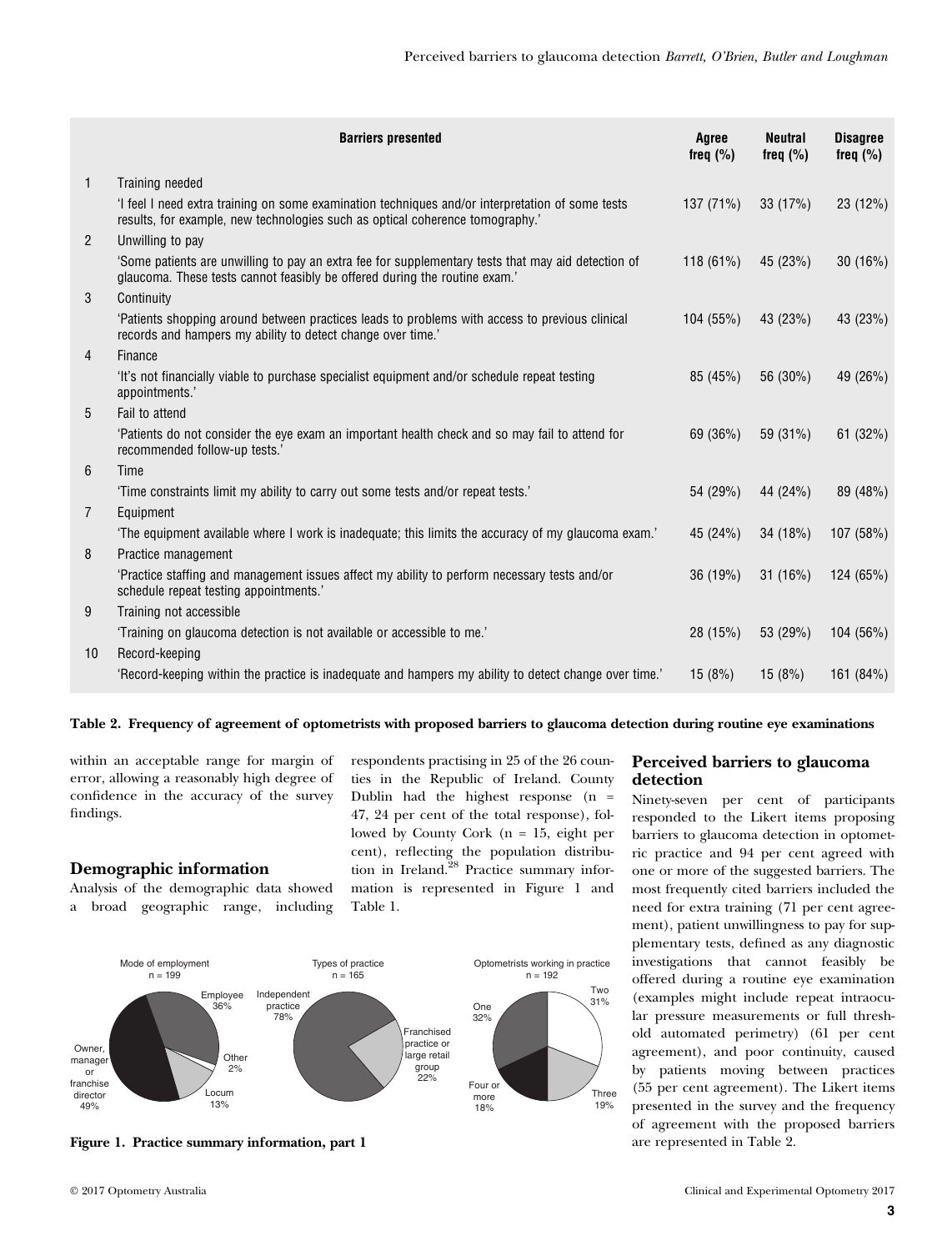To examine the relationship between the group demographics and agreement with the proposed barriers, a chi-square test for association was conducted. Agreement with the need for extra training was significantly associated with postgraduate education. Optometrists without postgraduate qualifications were more likely to agree with the need for extra training in glaucoma detection (OR 4.3, 95 per cent CI 1.7–11.6,  $\chi^2$ , p = 0.003).

Agreement with a lack of continuity of care as a barrier to glaucoma detection was associated with both employment status and time allowance per appointment. Employees were statistically significantly more likely to agree with a lack of continuity (OR 2.2, 95 per cent CI 1.1–4.6,  $\chi^2$ , p = 0.029), than self-employed persons or those in managerial roles, as were optometrists with shorter appointment times (<30 minutes), who were more likely to agree with lack of continuity (OR 3.0, 95 per cent CI 1.2–7.4,  $\chi^2$ , p = 0.015) than those with more time.

Time allowance per appointment emerged as the variable that was significantly associated with the most barriers (n = 6). Those optometrists with an appointment slot shorter than 30 minutes (26 per cent) were statistically significantly more likely to agree that time constraints, equipment levels, staffing and management issues, inadequate record keeping, financial constraints and lack of continuity of care all limit their ability to detect glaucoma in routine practice (OR 2.9 to 6.6,  $\chi^2$ ,  $p < 0.025$  for all).

The results of the full chi-square analysis are shown in Table 3.

#### Regression analysis

Logistic and linear regression analyses were conducted to allow continuous variables to be incorporated into the analysis, to maintain the Likert scale ratings of the proposed barriers and to incorporate the effects of confounding factors.

#### Perceived need for extra training

To explore the impact of potential confounders on the perceived need for extra training, a cumulative odds ordinal logistic regression with proportional odds was run to establish the adjusted ORs for completed postgraduate education, subjective competence on binocular indirect ophthalmoscopy, tonometry equipment available,

years since qualification, number of optometrists working within one practice, and access to financial support for continuing professional development (CPD) on the dependent variable, the perceived need for extra training.

The final model statistically significantly predicted the dependent variable over and above the intercept-only model ( $\chi^2$  (7) = 14.656,  $p = 0.041$ . The adjusted odds of optometrists without postgraduate education agreeing with the statement that they needed extra training for glaucoma detection was 3.2 (95 per cent CI 1.3–8.1) times that for optometrists with postgraduate education  $(\chi^2$  [1] = 6.204, p = 0.013). Therefore, postgraduate education remained as a significant predictor of agreement with the need for extra training, even when potential confounding factors were included in the analysis.

The remaining predictor variables used in the regression model were not significant. The model is shown in Table 4.

#### Short appointment times

A logistic regression was conducted, incorporating the full time range of appointment slots (removing outliers) to further analyse the effects of appointment duration as a barrier. The analysis was conducted for 179 optometrists, and found that the test of the full model against a constant only model was statistically significant. Time slot allotted per appointment reliably distinguished between agree and disagree (or neutral) responses relating to whether optometrists have enough time to conduct a 'full' test  $(\chi^2$  [1] = 13.52, p < 0.001). For estimate values, see Table 5. Figure 2 shows the probability of disagreeing with time constraints as a barrier (probability of no barrier) versus the appointment slot time, and shows that an appointment time of ~45 minutes would result in a 75 per cent probability of no barrier to diagnosis.

A multiple linear regression was conducted to identify those optometrists most likely to be affected by short appointment times. Fees charged per eye examination, years since qualification and mode of practice (independent private practice versus large multiples or franchises) all proved to be significant predictors of the amount of time available to optometrists per eye examination.  $R^2$  for the overall model was 42.2 per cent with an adjusted  $\mathbb{R}^2$  of 41.1 per cent, a large size effect. The multiple regression model statistically significantly

predicted the time per appointment slot  $(F [3, 158] = 38.412, p < 0.0001)$ . All three variables added statistically significantly to the prediction,  $p < 0.05$ . Regression coefficients, standard errors and exact p-values are shown in Table 6.

The model shows that optometrists with less experience, charging lower fees, and working in large multiples or franchised practices have the shortest appointment times. Using the regression model to predict appointment times illustrates the effects of each independent variable, showing that years of experience had a small although statistically significant effect on the appointment time, while mode of practice had a large effect: optometrists working in independent practice, charging  $€30$ (US\$33.79) for a sight test with 10, 20 and 30 years of experience are predicted to have an appointment slot of 30.80 (95 per cent CI 29.30–26.30), 31.97 (95 per cent CI 30.75–33.19) and 33.1 (95 per cent CI 31.63–34.65) minutes, respectively. For optometrists working in a franchise or multiple, charging  $£30$  (US\$33.79) for a sight test with 10, 20 and 30 years of experience, the predicted test time is substantially shorter, at 22.92 (95 per cent CI 20.73–25.11), 24.09 (95 per cent CI 21.84–26.33) and 25.26 (95 per cent CI 22.64–27.87) minutes, respectively.

The final element in the survey was a free-text box, in which respondents could elaborate on their responses or suggest other barriers to glaucoma detection. Nine per cent of respondents completed the free-text box. The most commonly cited barrier was a lack of finance or time for diagnostic tests (41 per cent). Specific mentions included shortfalls of state funding and unwillingness of patients to pay supplementary fees as a restriction to buying equipment and giving extra chair time for enhanced or repeated diagnostic tests. Thirty-one per cent of respondents cited poor care pathways, including lack of structured referral pathways and absence of multidisciplinary co-operation as a barrier.

### DISCUSSION

The key findings to emerge from our study include:

• the perceived need for extra training in glaucoma detection and the clear link between a perceived need for training and a lack of postgraduate education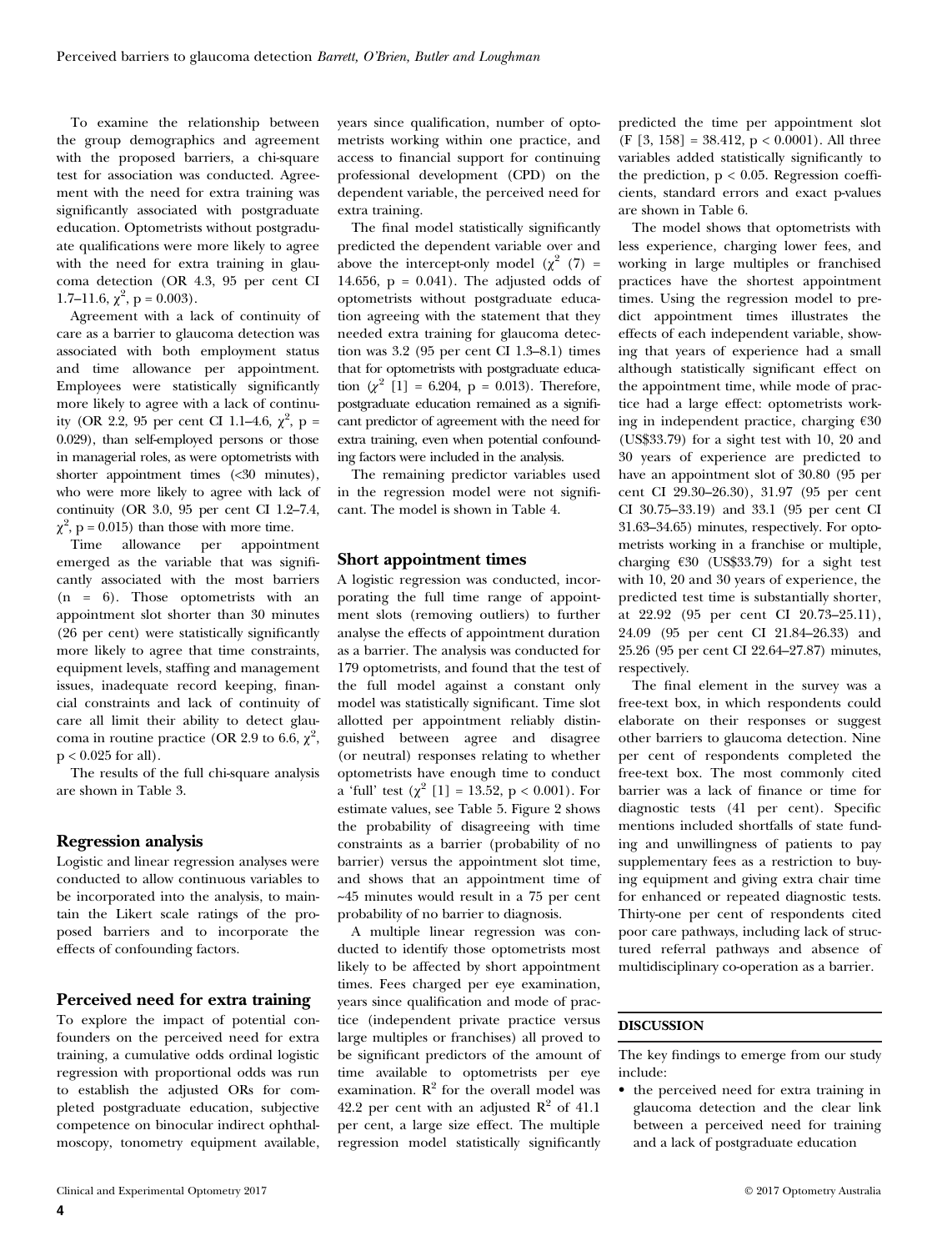| Training not<br>accessible | 9(28%)                       | 18 (19%)                   | 0.272        | $\overline{1.1}$ | $(0.7 - 4.2)$           | 16(25%)                   | 11(17%)                                           | 0.260      | 1.6              | $(0.7 - 3.9)$  | 9(26%)                                   | 19 (20%)       | 0.464               | 1.4              | $(0.6-3.5)$<br>6 (30%) |                         | 20 (19%)                 | 0.269      | 1.8           | $(0.6 - 5.3)$ |               | $15(24%)$<br>$13(19%)$     | 0.510                | 1.7                     | $(0.4-5.9)$<br>25 $(22%)$ |                             | 2(14%)         | 0.499      | $\ddot{ }$       | $(0.6 - 3.1)$ |
|----------------------------|------------------------------|----------------------------|--------------|------------------|-------------------------|---------------------------|---------------------------------------------------|------------|------------------|----------------|------------------------------------------|----------------|---------------------|------------------|------------------------|-------------------------|--------------------------|------------|---------------|---------------|---------------|----------------------------|----------------------|-------------------------|---------------------------|-----------------------------|----------------|------------|------------------|---------------|
| Training<br>needed         | 38 (88%)                     | 95 (86%)                   | 0.740        | $\overline{5}$   |                         | $(0.4 - 3.5)$<br>72 (86%) | 65 (88%)                                          | 0.695      |                  | $(0.3 - 2.1)$  | 31 (80%)                                 | 106(88%        | 0.165               | $\frac{5}{2}$    | $(0.2 - 1.3)$          | 17 (85%)                | 114(87%                  | 0.804      | $\ddot{0}$ .  | $(0.2 - 3.2)$ | 77 (89%)      | 57 (82%)                   | 0.210                | $\frac{\infty}{\infty}$ | $(0.7 - 4.6)$             | $114(87%)$<br>$17(81%)$     |                | 0.454      | $\frac{6}{1}$    | $(0.5 - 5.3)$ |
| keeping<br>Record-         | 7 (16%)                      | 6(5%)                      | 0.020        | 3.7              | $(1.2 - 11.6)$          | 12(13%)                   | 3(4%)                                             | 0.021      | 4.2              | $(1.1 - 15.5)$ | 9(20%)                                   | 6(5%)          | 100000              | 5.2              | $(1.7 - 15.6)$         | 2(10%)                  | 10 (6%)                  | 0.651      | 1.442         | $(0.3 - 7.1)$ | 13(14%)       | $1(1\%)$                   | 0.002                | 13.0                    | $1.7 - 101.8$             | 11 $(7.4\%)$<br>3 (15%)     |                | 0.250      |                  | $(0.1 - 1.6)$ |
| Finance<br>issues          | 28 (80%)                     | 55 (57%)                   | 0.017        | 3.0              | $(1.2 - 7.5)$           | 43 (64%)                  | 41 (63%)                                          | 0.895      | $\overline{E}$   | $(0.5 - 2.1)$  | 23 (70%)<br>62 (61%)                     |                | 0.389               | 1,4              | $(0.6 - 3.4)$          | 14 (67%)                | 68 (64%)                 | 0.052      | $\frac{1}{2}$ | $(0.4 - 3.1)$ | 52 (71%)      | 33 (56%)                   | 0.068                | $\overline{2.0}$        | $(1.0 - 4.0)$             | 71 (62%)<br>13 (87%)        |                | 0.062      | $\ddot{0}$ .3    | $(0.1 - 1.2)$ |
| Fail to attend             | 20 (50%)                     | 47 (53%)                   | 0.825        | $\overline{0}$ . | $(0.4-2.0)$<br>41 (59%) |                           | 28 (47%)                                          | 0.175      | 1.6              |                | $(0.8 - 3.3)$<br>21 (58%)                | 48 (51%)       | 0.457               | 1.3              | $(0.6 - 2.9)$          | 11(58%)                 | 54 (51%)                 | 0.551      | 14            | $(0.5 - 3.6)$ | 39 (55%)      | 29 (51%)                   | 0.648                | 1.2                     | $(0.6 - 2.4)$             | 59 (56%)                    | 9(47%)         | 0.504      | $1\overline{4}$  | $(0.5 - 3.7)$ |
| Continuity                 | 37 (84%)                     | 64 (64%)                   | 0.015        | $\ddot{3}$ .0    |                         | $(1.2 - 7.4)$<br>64 (78%) | 40 (62%)                                          | 0.029      | 2.2              | $(1.1 - 4.6)$  | 36 (82%)                                 | 68 (66%)       | 0.054               | 2.3              | $(1.0 - 5.5)$          | 16 (70%)                | 82 (70%)                 | 0.994      | $\frac{1}{1}$ | $(0.4 - 2.7)$ | 59 (74%)      | 44 (68%)                   | 0.424                | 1.3                     | $(0.7 - 2.8)$             | 78 (71%)<br>13 (68%)        |                | 0.796      |                  | $(0.4 - 3.3)$ |
| Fail to pay                | 33 (85%)                     | 80 (77%)                   | 0.314        | 1.7              |                         | $(0.6-4.4)$<br>60 $(78%)$ | 57 (81%)                                          | 0.598      | $\overline{0.8}$ |                | $(0.4-1.8)$<br>29 (78%)<br>89 (80%)      |                | 0.813               | 0.9              | $(0.4 - 2.2)$          | 13 (76%)                | 99 (80%)                 | 0.796      | $\ddot{0}$ .  | $(0.3 - 2.8)$ | 55 (75%)      | 59 (84%)                   | 0.153                | 0.6                     | $(0.2 - 1.3)$             | 99 (80%)<br>15 (83%)        |                | 0.774      | $0.\overline{8}$ | $(0.2 - 3.1)$ |
| management<br>Practice     | 23 (53%)                     | 13 (13%)                   | 100.007      | 6.6              | $(2.8 - 15.1)$          | 31 (37%)                  | 5(7%)                                             | $-0.001$   | 8.5<br>8         | $(3.1 - 23.3)$ | 14 (33%)                                 | 22 (19%)       | 0.050               | $\overline{2.1}$ | $(0.1 - 4.8)$          | 8(36%)                  | 23 (18%)                 | 0.044      | <u>ຸດ</u>     | $(1.0 - 7.1)$ | 21 (25%)      | 14 (19%)                   | 0.360                | $\overline{a}$          |                           | $(0.7 - 3.1)$<br>26 $(20%)$ | 9(45%)         | 0.012      | $0.\overline{3}$ | $(0.1 - 0.8)$ |
| uipment<br>훕               | (53%)<br>$\overline{20}$     | $(21\%)$<br>23             | $-001$<br>ද, | 4.2              | $-9 - 1$<br>$\vec{t}$   | (44%)<br>35               | (14%)<br>$\Rightarrow$                            | $-0.001$   | 5.0              |                | $(2.3-11.2)$<br>18 $(42%)$<br>27 $(25%)$ |                | <b>138</b><br>$\Xi$ | 2.2              | $(1.0 - 4.6)$          | (52%)<br>$\overline{C}$ | $31 (25%)$<br>0.012      |            | 34            | $(1.3 - 9.1)$ | (48%)<br>37   | 7 (10%)                    | $\overline{0}$<br>ද, | $\overline{\bullet}$    | $(3.3 - 19.8)$            | $(26%)$<br>(59%)<br>33      | $\overline{C}$ | 0.005      | <u>°3</u>        | $(0.1 - 0.7)$ |
| Time                       | 21 (57%)                     | $31(31\%)$                 | 0.006        | 2.9              | $(1.3 - 6.3)$           | 34 (45%)                  | 20 (31%)                                          | 0.077      | 1.9              | $(0.9 - 3.7)$  | $21(54\%)$                               | 33 (32%)       | 0.017               | 2.5              | $(1.2 - 5.3)$          | 7 (43%)                 | 43 (36%)                 | 0.554      | 1.4           | $(0.5 - 4.0)$ | 30 (37%)      | 22 (37%)                   | 0.934                | $\frac{1}{2}$           | $(0.5 - 2.1)$             | 48 (40%)                    | 4 (27%)        | 0.317      | $\frac{8}{1}$    | $(0.6 - 6.1)$ |
|                            | $<$ 30 mins $(%)$<br>Freq    | $\geq$ 30 mins (%)<br>Freq | $\chi^2$ p   | OR (95% CI)      |                         | employed (%)<br>Freq      | self-employed/<br>director (%)<br>company<br>Freq | $\chi^2$ p | OR (95% CI)      |                | Freq $\leq 10$ years                     | Freq >10 years | $\chi^2$ p          | OR (95% CI)      |                        | Freq < $630$ (%)        | Freq $\geq$ $\in$ 30 (%) | $\chi^2$ p | OR (95% CI)   |               | Freq NCT only | combination<br>Freq GAT or | $\chi^2$ p           | OR (95% CI)             |                           | Freq Yes                    | Freq No        | $\chi^2$ p | OR (95% CI)      |               |
|                            | slot <30 mins<br>Appointment |                            |              |                  |                         | Employment<br>status      |                                                   |            |                  |                | Time since                               | qualification  |                     |                  |                        | Fee for private         | eye exam                 |            |               |               | Tonometers    | available                  |                      |                         |                           | Perimeter                   | available      |            |                  |               |

Table 3. Chi-square test for association

Table 3. Chi-square test for association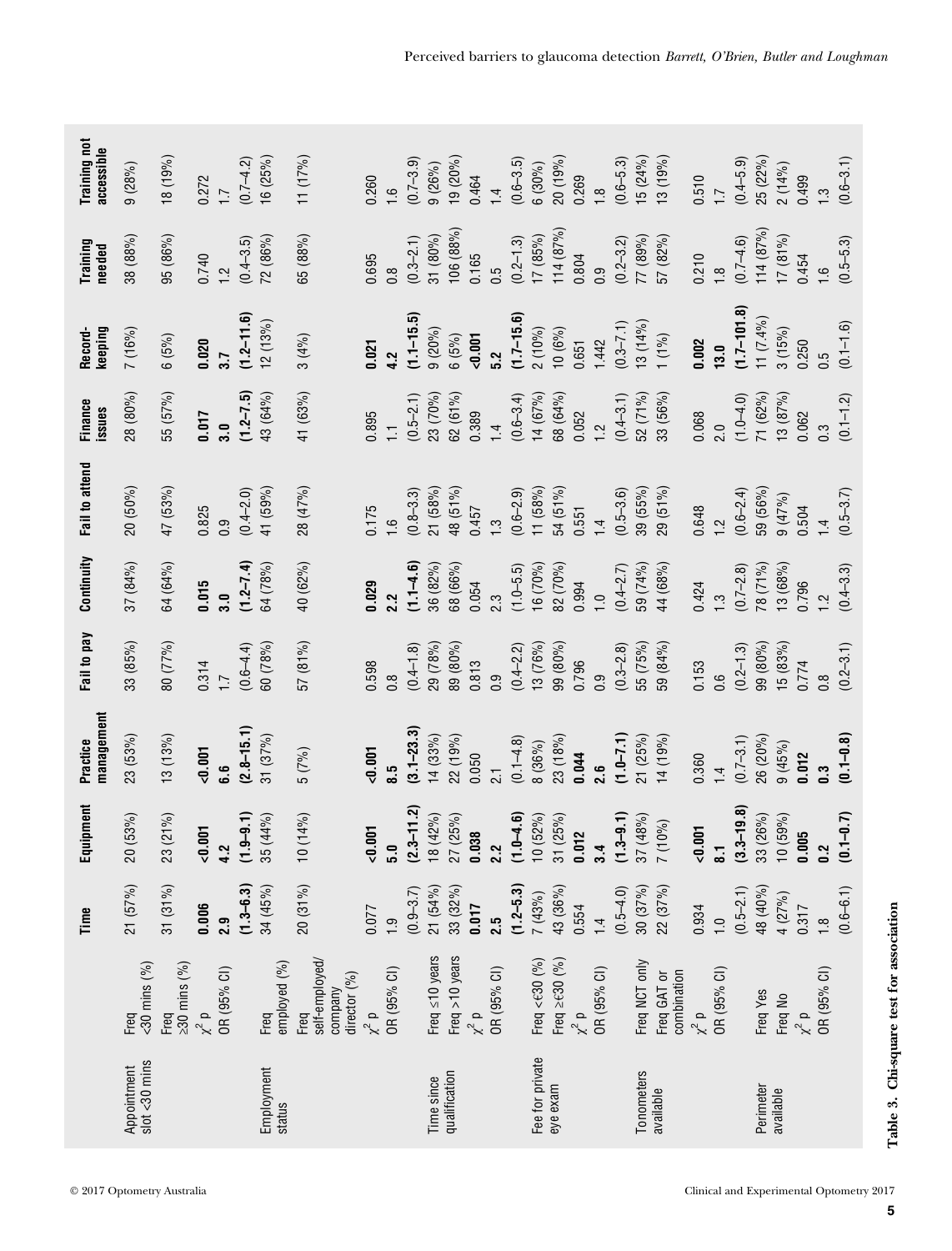|                              |                                                                                                                                                                                                                                                                              | Time                        | Equipment                              | Practice<br>management                                                                           | Fail to pay                                                                                                                                           | Continuity                                                                   | Fail to attend                                                                                                                                                    | Finance<br>issues                                                                                   | Record-<br>keeping                                                                                                                     | Training<br>needed                                                                                                                                                                                    | Training not<br>accessible                                                                          |
|------------------------------|------------------------------------------------------------------------------------------------------------------------------------------------------------------------------------------------------------------------------------------------------------------------------|-----------------------------|----------------------------------------|--------------------------------------------------------------------------------------------------|-------------------------------------------------------------------------------------------------------------------------------------------------------|------------------------------------------------------------------------------|-------------------------------------------------------------------------------------------------------------------------------------------------------------------|-----------------------------------------------------------------------------------------------------|----------------------------------------------------------------------------------------------------------------------------------------|-------------------------------------------------------------------------------------------------------------------------------------------------------------------------------------------------------|-----------------------------------------------------------------------------------------------------|
| from employer<br>CPD support | Freq Yes<br>Freq No                                                                                                                                                                                                                                                          | 29 (43%)<br>17(35%)         | 13 (18%)<br>25 (45%)<br>< <b>0.001</b> | 11 (15%)<br>20 (35%)<br><b>0.006</b><br><b>0.3</b><br><b>0.11</b><br>5 (21%)<br>5 (21%)<br>0.832 | $\begin{array}{l} 63 \ (88\%) \\ 40 \ (76\%) \\ 0.081 \\ 2.3 \\ (0.9-5.8) \\ 101 \ (79\%) \\ 101 \ (79\%) \\ 17 \ (85\%) \\ 0.528 \\ 0.7 \end{array}$ | 44 (70%)<br>45 (73%)<br>0.735<br>0.9<br>0.9%)<br>91 (73%)<br>13 (59%)<br>1.8 | $\begin{array}{l} 30 \ (57\%) \\ 31 \ (55\%) \\ 0.896 \\ 1.1 \\ 1.1 \\ 65.2.2) \\ 58 \ (53\%) \\ 11 \ (55\%) \\ 11 \ (55\%) \\ 0.851 \\ 0.851 \\ 0.9 \end{array}$ | 43 (62%)<br>31 (67%)<br>0.578<br>0.8<br>0.037<br>8 (42%)<br><b>8.72</b><br><b>2.7</b><br><b>2.7</b> | $\begin{array}{l} 5 \ (6\%) \ 7 \ (11\%) \ 0.304 \ 0.5 \ (0.2\text{--}1.8) \ (0.2\text{--}1.8) \ 2 \ (7\%) \ 13 \ (8.8\%) \end{array}$ | $\begin{array}{l} 58 \ (85\%) \\ 57 \ (89\%) \\ 0.518 \\ 0.7 \\ (0.3-2.0) \\ (0.3-2.0) \\ 121 \ (90\%) \\ 16 \ (67\%) \\ \mathbf{0.03} \\ \mathbf{0.03} \\ \mathbf{0.03} \\ \mathbf{4.3} \end{array}$ | $9(15%)$<br>$16(30%)$<br>$0.058$<br>$0.4$<br>$20(2-1,1)$<br>$20(26%)$<br>$0.05$<br>$0.005$<br>$1.4$ |
|                              | $\chi^2$ p                                                                                                                                                                                                                                                                   | 0.385                       |                                        |                                                                                                  |                                                                                                                                                       |                                                                              |                                                                                                                                                                   |                                                                                                     |                                                                                                                                        |                                                                                                                                                                                                       |                                                                                                     |
|                              | OR (95% CI)                                                                                                                                                                                                                                                                  | $\frac{4}{1}$               | $\ddot{0}$ .                           |                                                                                                  |                                                                                                                                                       |                                                                              |                                                                                                                                                                   |                                                                                                     |                                                                                                                                        |                                                                                                                                                                                                       |                                                                                                     |
|                              |                                                                                                                                                                                                                                                                              | $(0.7 - 3.0)$               |                                        |                                                                                                  |                                                                                                                                                       |                                                                              |                                                                                                                                                                   |                                                                                                     |                                                                                                                                        |                                                                                                                                                                                                       |                                                                                                     |
| Postgraduate                 | Freq No                                                                                                                                                                                                                                                                      | 43 (36%)                    | $(0.1 - 0.6)$<br>38 $(31\%)$           |                                                                                                  |                                                                                                                                                       |                                                                              |                                                                                                                                                                   |                                                                                                     |                                                                                                                                        |                                                                                                                                                                                                       |                                                                                                     |
| qualification                | Freq Yes                                                                                                                                                                                                                                                                     | $11(50\%)$                  | $7(25%)$<br>0.555                      |                                                                                                  |                                                                                                                                                       |                                                                              |                                                                                                                                                                   |                                                                                                     |                                                                                                                                        |                                                                                                                                                                                                       |                                                                                                     |
|                              | $\chi^2$ p                                                                                                                                                                                                                                                                   | 0.198                       |                                        |                                                                                                  |                                                                                                                                                       |                                                                              |                                                                                                                                                                   |                                                                                                     |                                                                                                                                        |                                                                                                                                                                                                       |                                                                                                     |
|                              | OR (95% CI)                                                                                                                                                                                                                                                                  | $\frac{6}{5}$               | ب<br>ب                                 |                                                                                                  |                                                                                                                                                       |                                                                              |                                                                                                                                                                   |                                                                                                     |                                                                                                                                        |                                                                                                                                                                                                       |                                                                                                     |
|                              |                                                                                                                                                                                                                                                                              | $(0.2 - 1.4)$ $(0.5 - 3.4)$ |                                        | $(0.4 - 3.2)$                                                                                    | $(0.2 - 2.4)$                                                                                                                                         | $(0.7 - 4.7)$                                                                | $(0.4 - 2.4)$                                                                                                                                                     |                                                                                                     |                                                                                                                                        | $(1.7 - 11.9)$                                                                                                                                                                                        | $(1.2 - 1.5)$                                                                                       |
|                              | CPD: continuing professional development, GAT: Goldmann applanation tonometry, NCT: non-contact tonometry.<br>Expected cell count below five, therefore invalid and removed from the table.<br>Statistically significant differences ( $p < 0.05$ ) are highlighted in bold. |                             |                                        |                                                                                                  |                                                                                                                                                       |                                                                              |                                                                                                                                                                   |                                                                                                     |                                                                                                                                        |                                                                                                                                                                                                       |                                                                                                     |

Table 3. Continued Table 3. Continued

- a lack of funding for supplementary diagnostic tests, where optometrists agreed that patients were unwilling to pay an extra fee for diagnostic investigations that could not reasonably be provided for a standard eye examination fee and
- a strong link between shorter appointment times and increasing barriers to glaucoma detection.

## Training needs

The high frequency of agreement (71 per cent) with the need for extra training in examination techniques relating to glaucoma detection contrasts with UK data in which level of training of optometrists was an infrequently cited barrier. $26$  This difference might be partly explained by the difference in survey methodologies used in the two studies: Myint and colleagues assessed barriers to glaucoma detection through qualitative analysis of a free-text question and found that time and financial constraints were the most commonly stated barriers.<sup>26</sup>

The use of Likert items in our survey may have influenced responses, where conscientious practitioners were inclined to agree that further training would improve their ability to detect glaucoma. It is possible they would have been less likely to raise this issue independently. The response to our free-text question regarding barriers to glaucoma detection was low (nine per cent), although it is notable that lack of finance and time were the key barriers raised, showing very close alignment with the barriers identified by optometrists in the UK.

While this methodological influence should be acknowledged, the high level of agreement with the need for extra training, and differences identified between the perceived need of optometrists for training in the UK and Ireland, cannot be completely ignored. Higher uptake of postgraduate education among optometrists practising in the UK could have generated higher levels of confidence. Fifteen per cent of respondents to our survey indicated that they have already obtained postgraduate qualifications, whereas uptake of postgraduate education among optometrists working in the UK is higher at 24 per cent.<sup>29</sup> Only 15 per cent of our participants agreed that access to training was a barrier (Table 2), implying that training is perceived as available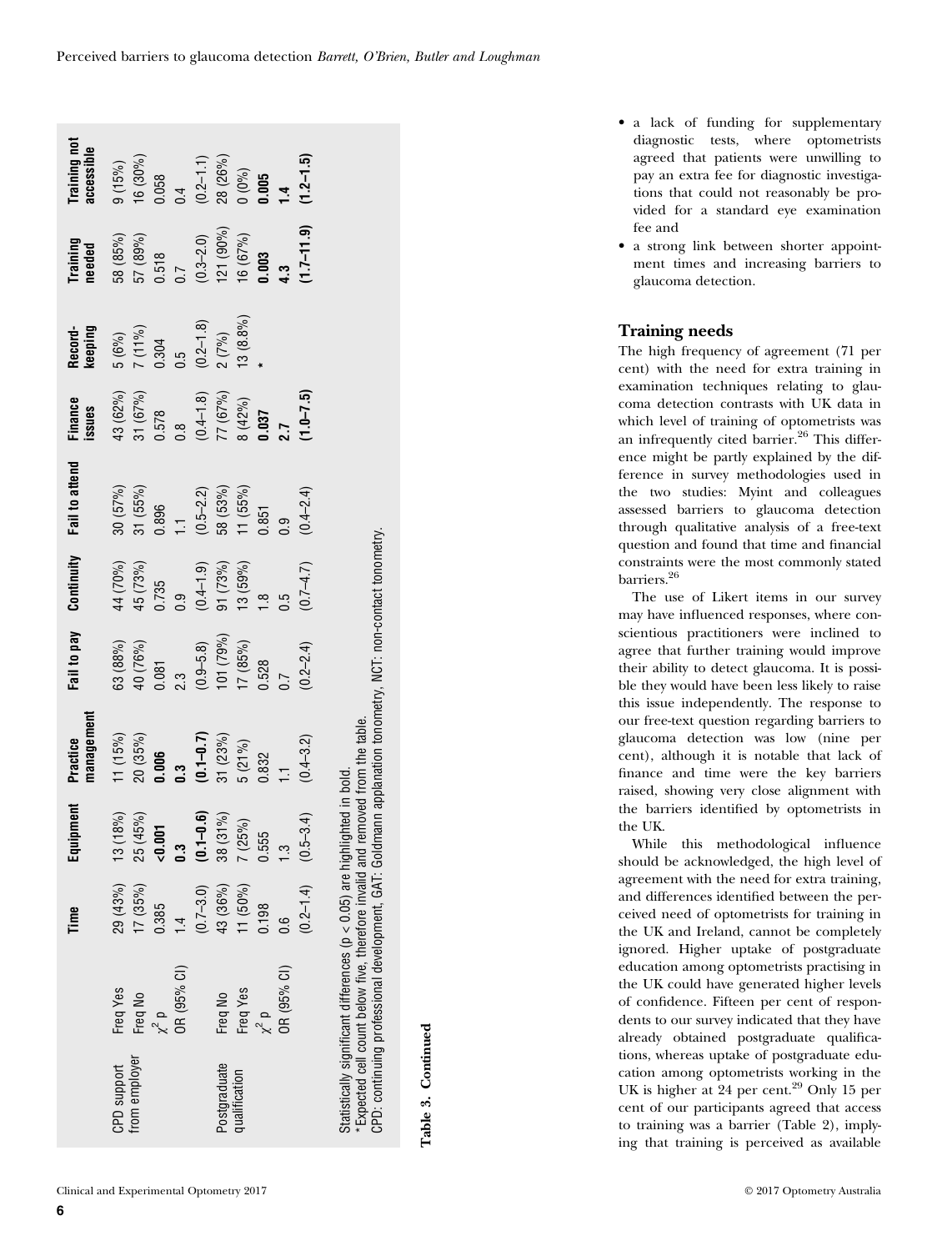| <b>Variable</b>                                       | <b>Training needed</b><br>OR (95% CI) | p-value |
|-------------------------------------------------------|---------------------------------------|---------|
| Tonometry equipment available: NCT only               | $2.2(1.0-4.9)$                        | 0.062   |
| GAT only                                              | $3.5(0.6 - 20.0)$                     |         |
| Competence on BIO                                     | $1.0(0.7-1.3)$                        | 0.88    |
| Support for CPD                                       | $0.7(0.3-1.4)$                        | 0.30    |
| Years since qualification                             | $1.0(1.0-1.0)$                        | 1.0     |
| Postgraduate education                                | $3.2(1.3 - 8.1)$                      | 0.013   |
| Number of optometrists working within the<br>practice | $1.0(0.9-1.2)$                        | 0.86    |

BIO: binocular indirect ophthalmoscopy, CPD: continuing professional development, GAT: Goldmann applanation tonometry, NCT: non-contact tonometry.

#### Table 4. Ordinal regression

but is not being availed of, so the difference in uptake of postgraduate education is unlikely to be accounted for by lack of access alone.

In the UK, optometrists can participate in a variety of enhanced service schemes,<sup>30</sup> examples of which include glaucoma repeat measures, $31$  referral refinement $32$ and comanagement,<sup>33</sup> many of which require postgraduate training. It is possible that the lack of extended scope roles in Ireland has resulted in a relatively lower level of uptake of postgraduate training. Within our free-text response spaces, two optometrists noted that they would consider structured postgraduate training only if shared care, or enhanced scope schemes became a reality in Ireland.

At the time of the survey, optometrists in Ireland were constrained in their scope of practice by a restrictive and arguably archaic legislation, which obliged optometrists to refer patients to a medical practitioner once the minimum index of suspicion for pathology was met and stated that: '[A] registered optician who is not a registered medical practitioner shall not suggest by any written or oral statement or by any action that the registered optician has made or is capable of making a medical diagnosis of a disease of the eye

or that, in relation to the treatment of the eyes, the registered optician has done or is capable of doing anything other than:

- A. in the case of a registered optometrist, the prescribing or provision of spectacles, or
- B. in the case of a registered dispensing optician, the provision of spectacles.'

Optometrists practising within this context may have felt discouraged from expanding their clinical skill and expertise, and may have considered themselves 'overtrained' for the role defined by the 1956 legislation.

This legislation was repealed on 31 October 2015, being replaced by the Health (Miscellaneous Provisions) Act 2015, and regulation of optometry was transferred to a new multi-profession health regulator called CORU. Under the new legislation, scope of practice has been defined loosely, stating that professionals must 'act within the limits of (their) knowledge, skills, competence and experience' and 'practise only in areas in which (they) have relevant competence, education, training and experience'. <sup>34</sup> Within this framework, there is clear scope for optometrists, with the appropriate skills, to become more involved in the diagnosis, monitoring

|           | Estimate | SE    | z-value | Odds ratio | Confidence interval | p-value |
|-----------|----------|-------|---------|------------|---------------------|---------|
| Intercept | $-2.29$  | 0.67  | $-3.43$ | 0.10       | $0.026 - 0.35$      | < 0.001 |
| Time slot | 0.072    | 0.022 | 3.35    | 1.08       | $1.033 - 1.13$      | < 0.001 |

Table 5. Time slot logistic regression analysis

and management of ocular pathology. In this new environment, Irish optometrists might feel more motivated to engage in further education and training, as any new skills can now be put to use in areas of personal interest. A UK survey found that 42.7 per cent of optometrists identified a special interest in a particular area of optometry, and 69 per cent of these respondents wished to undertake further training in the field of interest. $29$  The top area of special interest was glaucoma.<sup>29</sup>

Even those optometrists who may not feel inclined to partake in structured postgraduate education will need to meet a new statutory requirement for CPD. The new optometric regulatory body, CORU, requires 30 hours of CPD in a 12-month period, with the first cycle beginning on 1 April 2017. Educators should consider this potential extra demand for postgraduate education in Ireland, and further analysis into the types of training that can develop real improvements in clinical competence<sup>23,35,36</sup> should be prioritised. Any new educational opportunities should be developed in consultation with the profession, to ensure that the identified need for extra training is appropriately addressed. Consideration should also be given to the design and content of the undergraduate degree program, to ensure that newly qualified optometrists are appropriately trained in glaucoma detection and also equipped with the skills to engage in and take responsibility for their own continuing professional development.

Very few of the optometrists surveyed had glaucoma-specific qualifications; just six of the 30 respondents with completed postgraduate education had completed a glaucoma module or certificate, although only 14 of the 30 gave enough detail in their answer so that the exact type of postgraduate qualification could be discerned. Respondents were considered to have completed postgraduate education if they had completed a Level 9 or 10 postgraduate course in any area relating to optometric practice, including modules, certificates, diplomas, clinical masters or PhDs.

Interestingly, any form of postgraduate education (as defined above) appeared to increase optometrists' confidence in their ability to detect glaucoma. They were less likely to agree with the Likert item 'I need extra training'. Perhaps this indicates that those optometrists who have sought postgraduate education are more independent,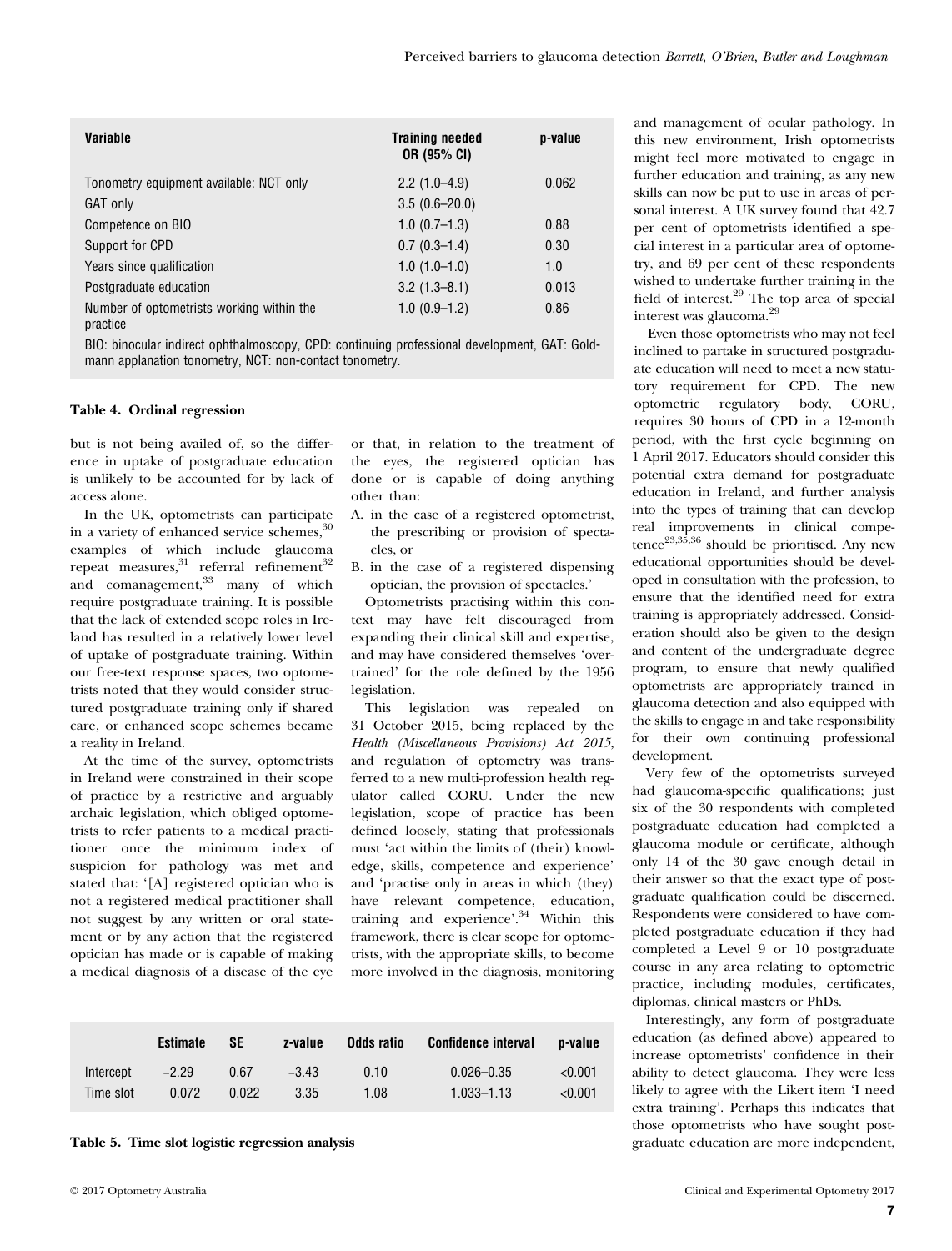

Figure 2. Time slot logistic regression analysis graph. The dots and n depict the number of optometrists who indicated no barrier  $(1)$  or that there is a time barrier  $(0)$  as a function of time slot (minutes).

life-long learners, and even if they have not completed a course specifically relating to glaucoma detection, they are confident in their own abilities to keep their training up to date.

#### Financial constraints

Patient unwillingness to self-fund supplementary diagnostic tests within optometry practices was the second most frequently perceived limitation to case findings of optometrists for glaucoma. A similar theme emerged in free-text responses, where shortfalls of state funding as well as the unwillingness of patients to pay supplementary fees, were identified as barriers to buying equipment and giving extra 'chair time' for enhanced diagnostic tests. Optometrists could potentially improve patient uptake of supplementary testing by improving patient education, putting emphasis on the importance of detecting insidious disease and emphasising the clinical rather than the commercial aspects of their service.

Shah and colleagues found that only a minority of optometrists discussed glaucoma risk factors with a patient of African racial decent, even when the standardised patient asked the optometrist if she was at greater risk of any eye conditions,<sup>37</sup> showing that patient education by optometrists is likely to be underutilised and inconsistent. However, even if patient education was significantly improved, the funding structures within the health-care system may incentivise patients to seek referral to secondary care, where appointments are free, rather than self-fund diagnostic testing within an optometry practice.

In Ireland, the state is the largest single purchaser of optometry services, subsidising eye examinations and optical appliances through a variety of schemes.<sup>38</sup> When the survey was conducted, the contracts did not allow or pay for repeat appointments to refine clinical decisionmaking, so patients found suspect for glaucoma had to pay for follow-up appointments – for example, repeated visual fields or tonometry measurements – or the practice provided these services with no additional remuneration. Public hospital services including ophthalmology outpatient departments are free to all, subject to small co-payments. This financial incentive, coupled with the considerable pressure optometrists are under to detect every case of sight-threatening disease, naturally leads to false positive referrals to secondary care.

Low-risk patients, who might suitably undergo further investigations and monitoring within community optometry, may be added to the long waiting list for public ophthalmology outpatient appointments. This circumstance has been studied by Tuck, $39$  who found that 74 per cent of the patients referred by an optometrist with

'almost definite' glaucoma were confirmed as having the condition, compared with only 21 per cent of those with 'possible' glaucoma.

Recent contract negotiations have led to significant modernisation of the contractual agreements between the Department of Social Protection and those optometrists agreeing to provide state-funded eye examinations. On 4 April 2017, a notification was issued declaring that the primary eye examination fee was to be increased from €22.42 to  $€30.00$ , and a further  $€20$  ( $€30$  if dilation is required) would be paid for a follow-up or repeat appointment. This represents an important change in the current funding of optometry practices, which could have a significant impact on optometric glaucoma case findings procedures, potentially facilitating more accurate diagnostic testing within community-based optometry practices. The significant increases in funding may affect both the time and equipment available to optometrists in community practice. Our chi-square analysis (Table 3) shows that optometrists charging less than  $€30$  for a private eye examination were significantly more likely to agree with the Likert item 'the equipment available where I work is inadequate; this limits the accuracy of my glaucoma exam'. The new fee structures demonstrate recognition of the primary eye-care services provided by optometrists, and they may represent a watershed moment in clinical practice patterns. Future work should look to map the changes in practice norms that emerge from the increased funding of optometry services in Ireland.

It stands to reason that optometrists with shorter appointment times would feel that time constraints limit their abilities to detect glaucoma and the logistic regression (Table 5, Figure 2) confirmed that time per appointment was a significant predictor of agreement with this barrier. It is also important to note that this same group identified many more barriers, which highlights the importance of time as a facilitator of comprehensive and effective clinical practice.

Time since registration was found to be a significant predictor of sight test time, where optometrists with less experience are more likely to have shorter appointment times. It is possible that younger or more junior optometrists are more susceptible to pressure from management to deliver faster eye examinations. Senior or more experienced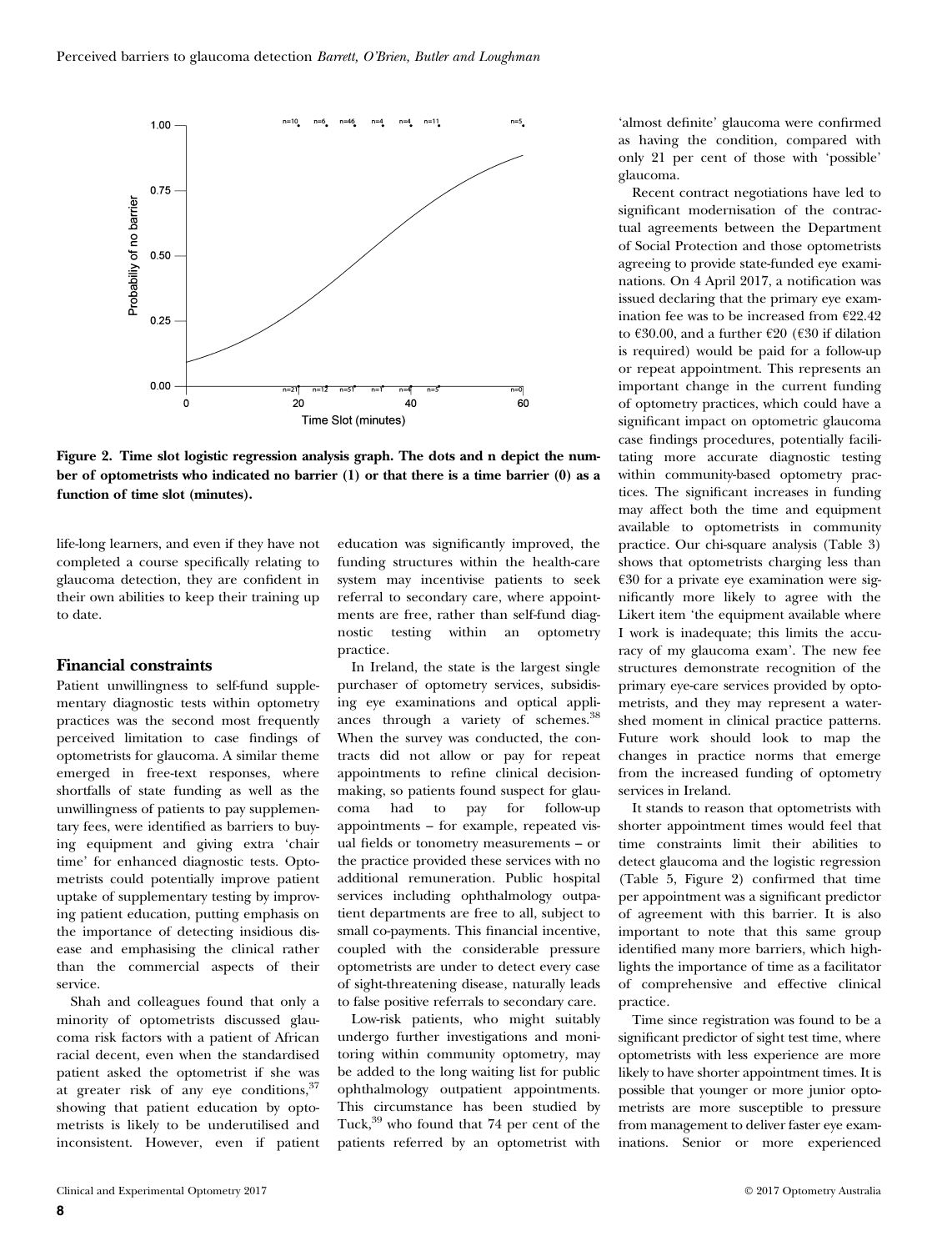clinicians may have more confidence in dictating suitable appointment times, or may be in the position of setting their own appointment diaries. Although there was a much higher proportion of less experienced optometrists working in large retail groups or franchises, which tended to have shorter appointment times compared to independent private practices, the regression shows that time since registration is a significant predictor of test time even when this confounding factor is adjusted for (Table 6).

Davey and  $\text{colleagues}^{15}$  examined the factors influencing false positive referrals from optometrists and found that clinician experience had the greatest effect on referral accuracy, where inexperienced optometrists were more likely to generate false positive referrals to ophthalmology. Shorter appointment times for inexperienced optometrists might contribute to this effect, where less experienced optometrists, who might be more uncertain of a diagnosis, also have less time to refine their clinical decision-making, making them more likely to make unnecessary referrals.

The factor which had most effect on the time per appointment was mode of practice, where optometrists working in large multiples or franchises were predicted to have significantly shorter test times than those in independent private practice. The assumption one could draw from this is that franchised practices and large retail groups have a higher volume of patients, and optometrists are under pressure to produce faster eye examinations, but other factors might also be at play. Multiples often have more ancillary staff members who can carry out preliminary testing prior to the eye examination. This can shorten examination times significantly and is arguably a better use of time spent by the optometrists.

There may also be a significant difference in the patient populations of the different types of practices, representing a type of causality dilemma. It is possible that more 'straightforward' patients tend to present to multiples or franchises, whereas patients who perceive their issues as more complex, tend to present to independent optometry practices that may be perceived as more competent or clinically experienced, given that there is a much higher proportion of more experienced optometrists working in independently owned businesses. Therefore, the shorter appointment times reported by those in multiples or franchised practices may result from their less complex patient base, or vice versa. However, the fact remains that shorter appointment slots appear to influence the perceptions of optometrists of the barriers that exist to glaucoma detection. Although the AOI advises that eye examinations should not take less than 20 minutes, $40$  our findings suggest that a sight test time of 30 minutes or longer is more appropriate, which falls in line with recommendations from the Scottish General Ophthalmic Services.<sup>41</sup>

State financing of extra time for diagnostic testing within community optometry could facilitate more accuracy in referrals to secondary care, which would be likely to result in a net saving for the state<sup>32</sup> while also relieving the significant psychological burden<sup>42</sup> created by unnecessary referrals. The recent renegotiation of eye examination fees may serve to address the time and finance issues identified; similar repeat measures schemes have proved to be a  $cost\text{-}effective^{43}$  intervention in the glaucoma care pathway. It will be interesting to observe how the increased funds are implemented across various practice settings, and whether increased fees will result in improved equipment levels and increased

| <b>Variable</b>                                                                                                                      | B       | $SE_R$ | -6      |         | p-value |
|--------------------------------------------------------------------------------------------------------------------------------------|---------|--------|---------|---------|---------|
| Intercept                                                                                                                            | 30.26   | 2.88   |         | 10.49   | < 0.001 |
| Fee per eye examination                                                                                                              | 0.24    | 0.055  | 0.29    | 4.39    | < 0.001 |
| Years since qualification                                                                                                            | 0.12    | 0.045  | 0.17    | 2.63    | 0.010   |
| Mode of practice                                                                                                                     | $-7.88$ | 1.33   | $-0.39$ | $-5.92$ | < 0.001 |
| B: unstandardised regression coefficient, $SE_B$ : standard error of coefficient, $\beta$ : standardised<br>coefficient, t: t-value. |         |        |         |         |         |

Table 6. Multiple linear regression analysis summary

appointment times, or perhaps just become assimilated into the business without any discernible change to service provision.

#### Limitations

Surveys are vulnerable to both sampling and response bias, and a healthy degree of scepticism toward survey data is often appropriate. The methodology used within our survey aimed to minimise bias, and the demographics of the respondents do appear representative in terms of geographic location and time since qualification. Being aware of the potential for bias, particularly voluntary response bias where the survey can over-represent individuals with strong opinions, we have conducted a conscientious and judicious analysis of the survey responses.

#### **CONCLUSIONS**

This paper is the first in-depth exploration of perceptions of optometrists of the barriers to glaucoma detection in community practice in Ireland. The research took place at a critical time for Irish optometry, taking stock of practice norms prior to the enactment of landmark legislation, which may usher in significant developments in the scope of practice over the coming years.

Any change in scope of practice will need to be underpinned by appropriate training, education and experience, and responses of optometrists to the survey show a clear acknowledgement of the link between further education and improving clinical practice. To deliver real improvements in clinical competence, the type of training made available should be carefully considered by educators and legislators in Ireland.

The responses also identified financial constraints on clinical practice that may be addressed by the recent renegotiation of eye examination fees in Ireland. Increased fees and repeat measures allowances may serve to provide more equitable access to refined clinical decision-making. Increases in the standard eye examination fee might be best used to facilitate longer appointment times, so that optometrists, including younger graduates and those working in multiples, are not burdened with examination times that limit their perceived ability to detect glaucoma. Future research should build on the findings presented in this paper, to analyse the impact of funding